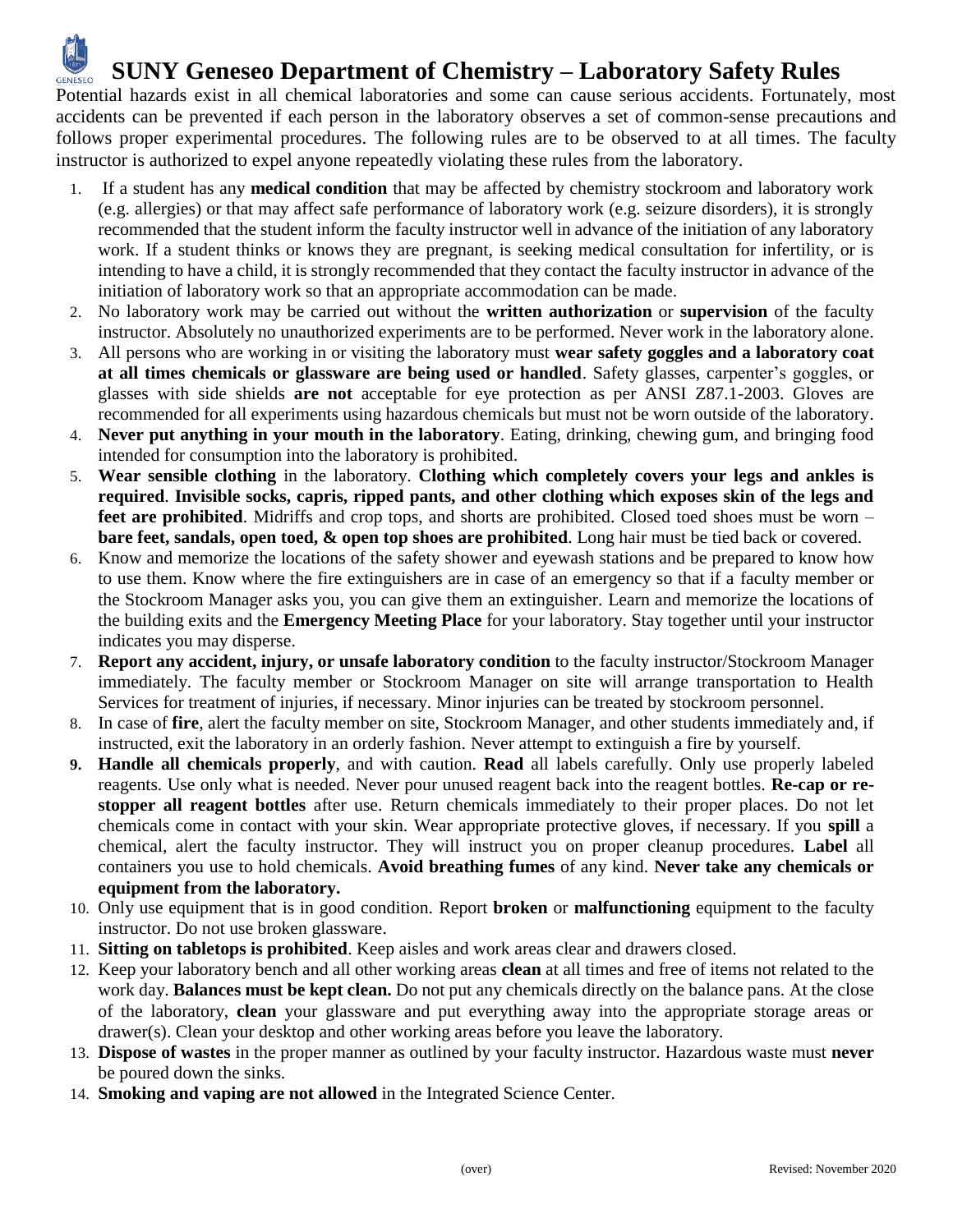## **SUNY Geneseo Department of Chemistry – Chemistry Stockroom Rules**

The primary goal of the Chemistry Stockroom (CS) is to serve and support the undergraduate teaching program in the Department. It is our policy that everyone will receive fair and impartial treatment from CS personnel. Please keep in mind that the stockroom provides service to several laboratory sections at once, thus it might appear as if we don't have time to meet all your requests. In order for us to better meet your needs, please be courteous and clear with your requests and please observe the following rules:

- 1. The CS window will be open to serve students only during scheduled laboratory periods. Although your laboratory instructor or Laboratory Assistant (LA) may choose to open the laboratory early or run late, you will have stockroom assistance only during the scheduled laboratory time.
- 2. Various pieces of equipment and/or glassware may be checked out from the CS, for the duration of the scheduled laboratory period; however, nothing may be obtained from the CS until your instructor or LA has completed their presentation. Items will be checked out on a first-come, first-served basis.
- a. When you check out equipment, it is **your responsibility** to verify that it is checked back in by CS personnel or you may be charged for items presumed lost. It is your responsibility to learn and use the correct name for the item(s) you wish to borrow. Equipment must be returned **clean**. Checked out items must be returned to the stockroom **no later than ten (10) minutes before the laboratory period ends**. Failure to return items on time will result in CS personnel having to retrieve the unreturned item(s) from your drawer, and may result in being charged for items that have not been recovered.
- 3. **You are responsible for the equipment in your drawer, whether you have used the items or not**. You will be charged for equipment that is broken or missing. Each drawer is outfitted with a key lock – the keys to these locks are used only by the instructors and CS personnel. Ensure your drawer is locked when you leave the laboratory room and don't loan out any of your equipment or store it in someone else's drawer.
- 4. The CS has safety goggles that may be rented for a single laboratory period for \$1 per use. The CS also has a limited number of new and used safety goggles that may be purchased – contact the CS for details. The CS has disposable laboratory coats that may be purchased for a single laboratory period for \$1. Three (3) pairs of gloves are also available to purchase from the CS for \$5.
- 5. To ensure the health and safety of CS personnel and to prevent chemical contamination outside the laboratory, **gloves are not permitted to be worn outside of the laboratory or when interacting at the CS window**. **Please remove your gloves before leaving the laboratory room**.
- 6. Check-out is required by all students no later than the **last scheduled laboratory period for your course in the semester**, including drops and withdrawals. **Failure to check-out by the last period will result in a \$20 checkout fee**. If you need to checkout early, contact the chemistry stockroom at [jacques@geneseo.edu.](mailto:jacques@geneseo.edu) A hold will be placed on the release of grades or transcripts, if necessary, until these and other laboratory fees are paid.

**Broken or lost equipment fees**: the purpose of these fees for this laboratory are to cover the cost of glassware and equipment which are meant to be re-used in the event they become lost or broken. A fee must be charged in order for the Department to replace that equipment. It would be unfair to charge every student a fee for equipment broken by individual students, so students are instead charged on a per-item basis. The fees incurred from replacing glassware and equipment are added to student accounts at the end of the semester. In the event of equipment breaking when working in pairs or groups, the cost for broken equipment may be split amongst the group, or assumed by one person entirely.

Lost and found: CS personnel periodically inspect the laboratory rooms. Any personal items and glassware found will be placed in the CS lost and found. Check the CS lost and found before replacing lost glassware. Lost and found items are returned on a first-come, first-served basis. Note that CS do not always have time to inspect laboratory rooms after every period so periodically check your equipment to ensure it is all accounted for.

**Common equipment:** the equipment and materials on/in the islands and set out at the front of the room are commonlyused materials that are general stock for each classroom. These materials are yours to use during your laboratory period but are also used by other students in other sections, so please clean and return any equipment and materials you are using to the place you got it. Please alert your instructor or CS personnel if a common item breaks or becomes damaged when using so it can be replaced for the next class section to use.

**By signing below, you acknowledge that you have carefully read and understand both the Laboratory Safety Rules and Chemistry Stockroom Rules. You agree to comply with these rules and understand that your failure to comply may result in your expulsion from the laboratory. A copy of these records may be provided by the CS at your request.**